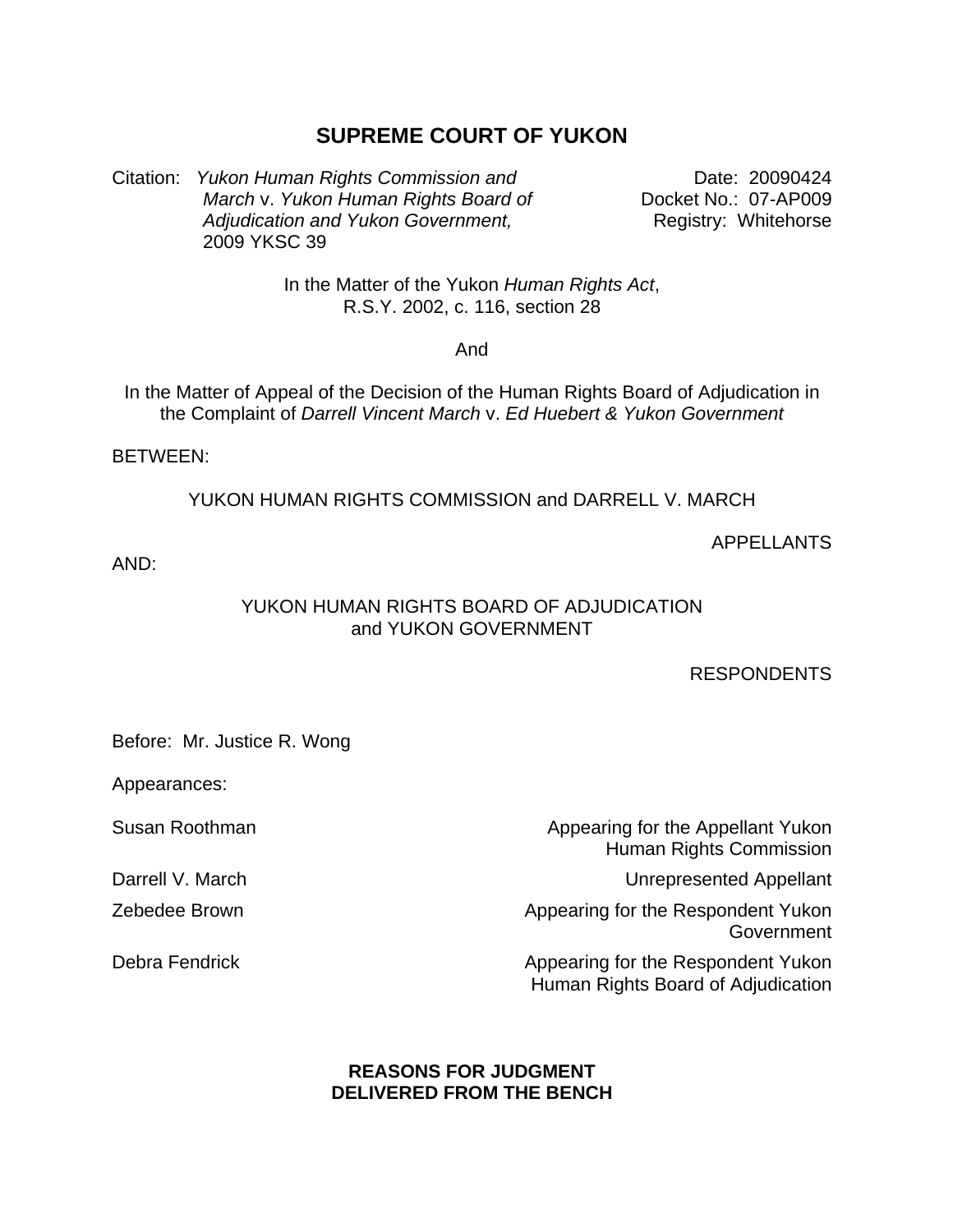# **Introduction**

[1] WONG J. (Oral): This is a statutory right of appeal under the Yukon *Human Rights Act* regarding a dismissal by the Yukon Human Rights Board of Adjudication of a complaint of discrimination against a person with mental disabilities, bipolar disorder, by his employer during the course of employment.

[2] At issue is whether the Board of Adjudication erred by non-direction amounting to legal misdirection such that the ultimate finding of non-discrimination cannot be sustained. I have concluded that the Board did not err. These are my reasons.

# **Background**

[3] The three-member panel Board of Adjudication in this case heard 19 full or partial days of evidence and argument from April 23, 2007 to September 25, 2007. Evidence included testimony of 16 witnesses and 454 pages of documentary exhibits. Judgment was then reserved with written reasons issued on November 25, 2007, dismissing the complaint.

[4] The history of this matter and the position of the respective parties are admirably set out in the Board's Reasons which I will now cite extensively. Found between pages 2 and 6 are the following:

I. What is this complaint about?

This Human Rights complaint is about whether a long-time, senior employee of the Government of Yukon, Darrell March [the "Complainant"] was discriminated against on the basis of his mental disability (bipolar disorder) in the area of employment by his supervisor, Deputy Minister Ed Huebert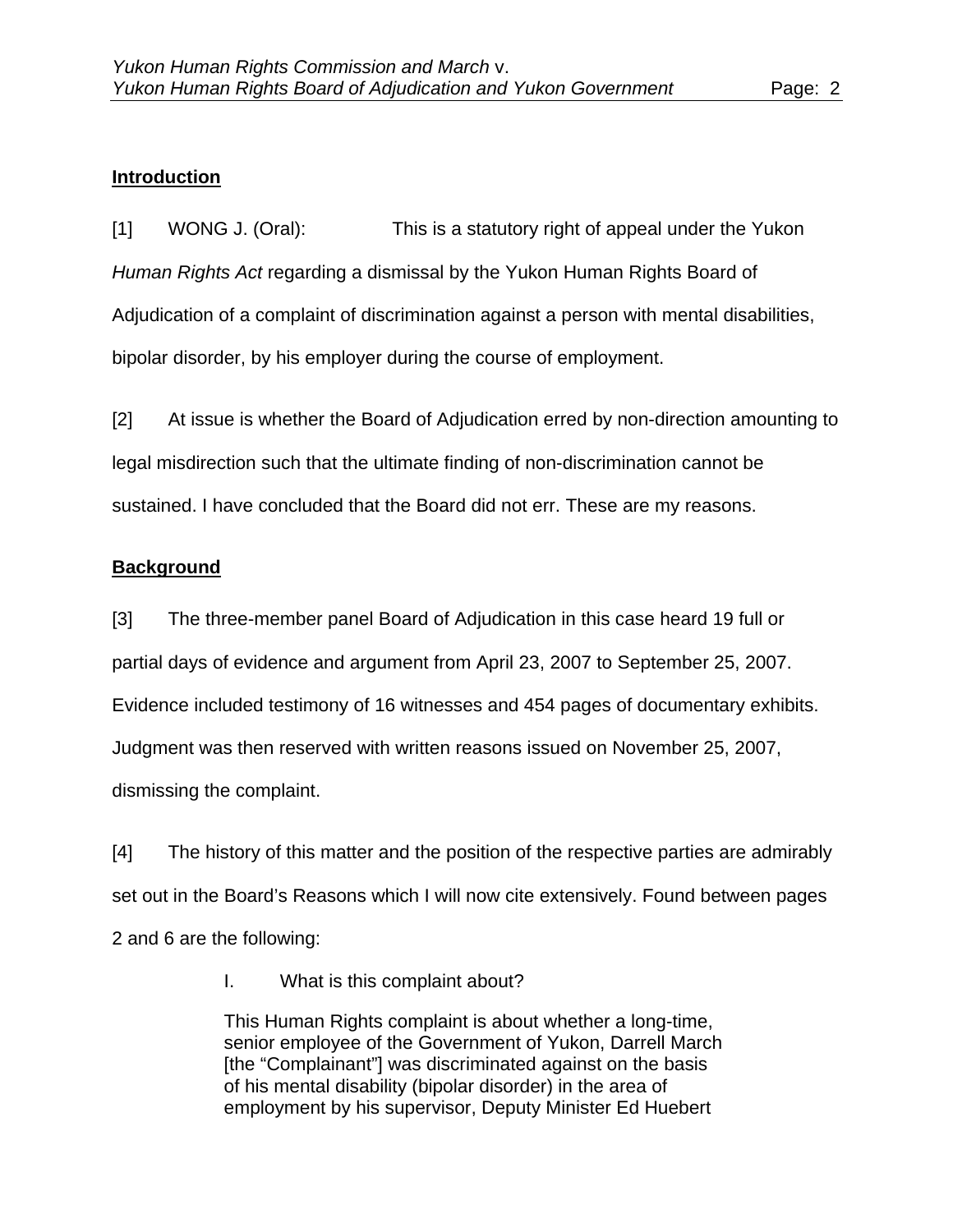[the "DM"] and his employer, Government of Yukon.

- 7(h) prohibited ground: mental disability),
- 8 duty to provide for special needs: accommodation to the point of undue hardship; and
- 9(b) prohibited discrimination in connection with any aspect of employment.
- II. Who are the Parties?

The Complainant is Mr. Daryl [sic] March, Acting Assistant Deputy Minister (ADM) of Corporate Services within the Department of Environment at the relevant time, is an employee of the Government of Yukon. Mr. March is a participating self-represented party.

The Respondents, as represented by Mr. Zeb Brown are:

- i) Mr. Ed Huebert, Deputy Minister of Corporate Services within the Department of Environment and the Complainant's supervisor at the relevant time of the complaint; and
- ii) The Government of Yukon, the employer of both Mr. March and Mr. Huebert at the relevant time of the complaint;

The Yukon Human Rights Commission, as represented by Susan Roothman, carrying the Complaint referred to the Board of Adjudication for determination.

III. What are the circumstances giving rise to the complaint?

Darrell March began work with the Government of Yukon on July 11, 1995 as the Manager of Finance for the Department of Environment.

In March of 1999 Mr. March first experienced a mental health crisis. A series of episodes would lead to his hospitalization and eventual diagnosis as suffering from bipolar disorder with seasonal affect.

Mr. March returned to work in September 2000. At this time he made a presentation to a management meeting about his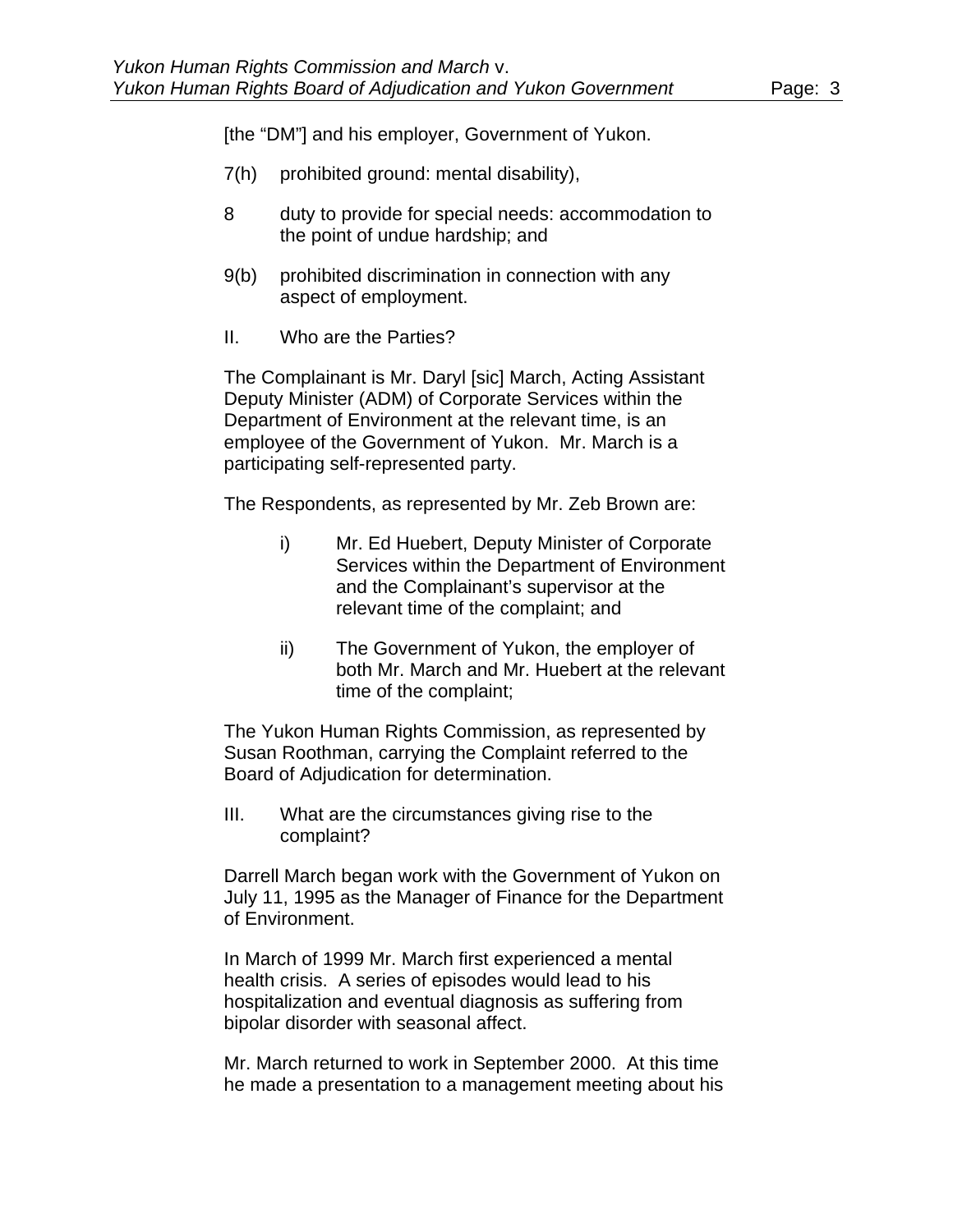bipolar disorder, beginning his proactive education of fellow staff about his medical situation.

Mr. March held temporary project-based jobs for some time before resuming his substantive position. His supervisor, Ms. Joy Waters, accommodated his condition by permitting flexible work arrangements including flexibility scheduling, permission to work from home, allowing more frequent breaks and restructuring of work tasks, including adjusted project deadlines [his "accommodation"].

At the time of the complaint, Mr. March was in a term position as Acting Assistant Deputy Minister of Corporate Services within the Department of Environment. He was in this one-year term position between August 25, 2004, and August 24, 2005. Mr. March had assumed this position on the recommendation of Ms. Waters, the substantive ADM for this position, while she was on leave.

In March 2005, the Complainant advised the Deputy Minister, Mr. Huebert, that he was in a seasonal hypomanic phase and may require greater levels of accommodation, which was recognized by the Deputy Minister. Mr. March continued his regular work routine. On May 26, 2005, Mr. March attended a weekly senior management meeting. At that meeting, issues surrounding an upcoming departmental initiative, GIS or New Directions, were to be discussed. Mr. March criticized the project and challenged the course of action determined by the DM. Mr. Huebert, Deputy Minister for the Department of Environment, characterized Mr. March's behaviour at the meeting as "extremely aggressive," "argumentative," and "disruptive."

In a discussion after the meeting, Mr. Huebert asked Mr. March why he had been so aggressive. Mr. March replied, "I am not aggressive. I am passionate." Mr. Huebert testified that he felt that Mr. March had moved away from a "solutionminded attitude to being very aggressive and judgmental."

On May 27, 2005, Mr. Huebert sent a letter to Mr. March in which he noted: "*It has become very apparent over the past week that you have become unable to perform your duties as Acting ADM, Corporate Planning. I am therefore directing you to be off work immediately. You will be on paid sick leave. I strongly advise you to seek medical assistance.*  Further I am a strong supporter of yours, Darrell, and I want to support you in any way I can and help you to return to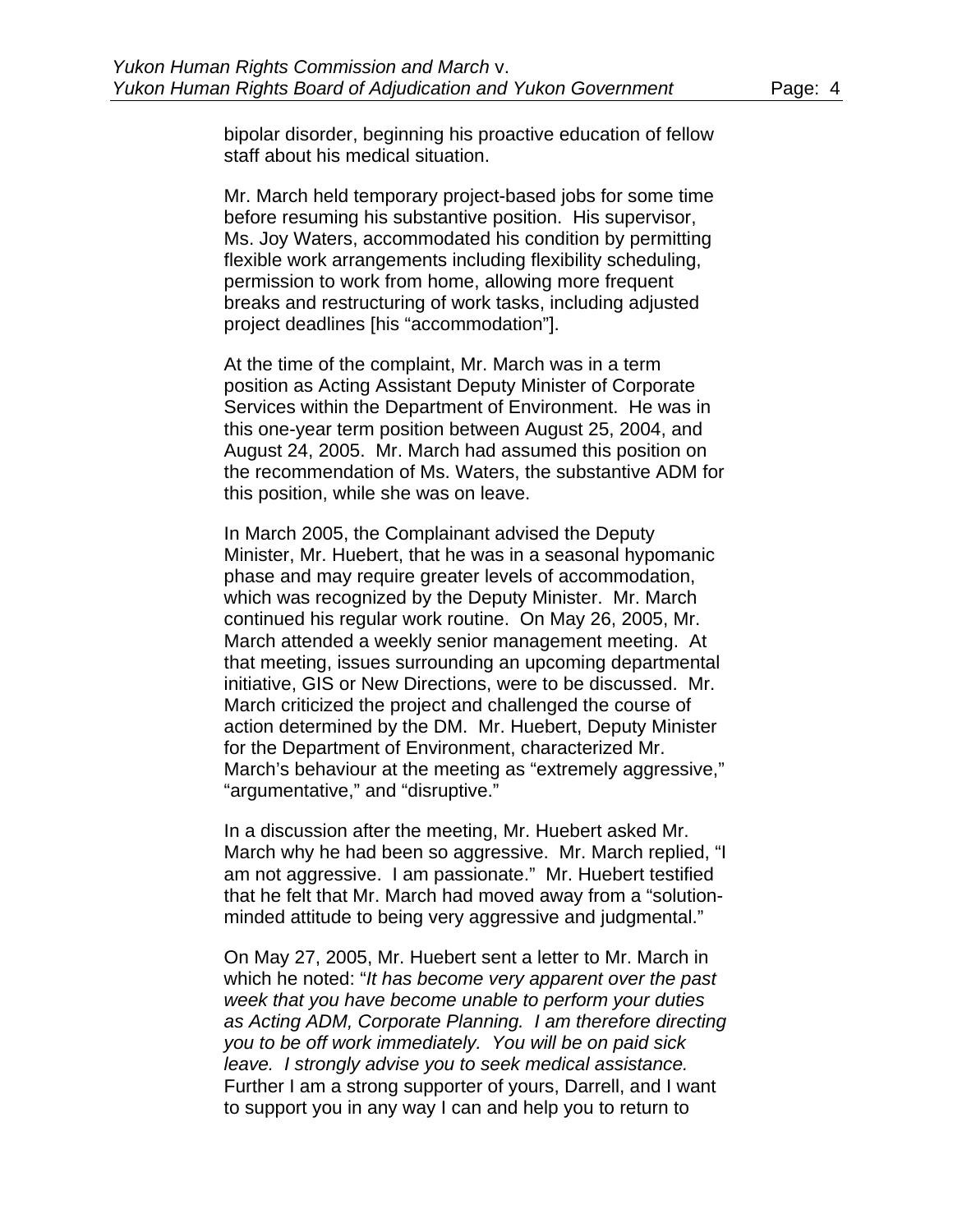work as soon as you are able to. In the meantime, I would like to again say that I feel you need to address your medical condition as soon as possible."

Mr. March saw this letter as "intended to be demeaning in a most appalling way."

On May 27, 2005, Nonie Mikeli, Director of Human Resources for the Department of Environment, on the direction of Mr. Huebert, asked Mr. Klassen, as the Network Administrator "to disable Darrell's computer account." Later that day Mr. March came into Mr. Klassen's office "in an agitated state demanding to know who had authorized me to disable his account," according to Mr. Klassen. Once informed by Mr. Klassen, "this agitated him more" particularly when Mr. Klassen testified "that there was concern expressed about him and his meds." This comment was given in "the context of his behavioural swing and his openness in requesting feedback from staff and friends."

On May 31, 2007, Mr. March saw his family doctor, Dr. Ross Phillips. He did not seek an assessment from Dr. Phillips at this time. Dr. Phillips noted that Mr. March exhibited 'pressure of speech,' a symptom of bipolar disorder but couldn't conclude that Mr. March was in a manic state without further evidence. Mr. March also met with Mr. Jon Breen, of the Workplace Diversity Employment Office, for the first time.

Mr. March met with Dr. Phillips again on June 2, 2007. Dr. Phillips reported that Mr. March was showing elements of hypomania. He placed Mr. March on Respiridone for this reason. Dr. Phillips did not complete a medical report for Mr. March and did not require him to take time off work because, as he testified, Mr. March was already on leave.

On June 8, 2005, Mr. March met with Ms. Mikeli and Mr. Huebert. Without informing the others present, Mr. March tape recorded the meeting. He expressed concerns about his e-mail being cut off and that people were being told to stay away from him as he was on leave. Mr. Huebert stated that he never told people to stay away from him but he did have his e-mail disabled for Mr. March's own protection while he was on medical leave. They agreed to reinstate his access to his e-mail, on the condition that any out-going communications would be copied to Mr. Huebert. Ms. Mikeli e-mailed Mr. Klassen with instructions to this effect.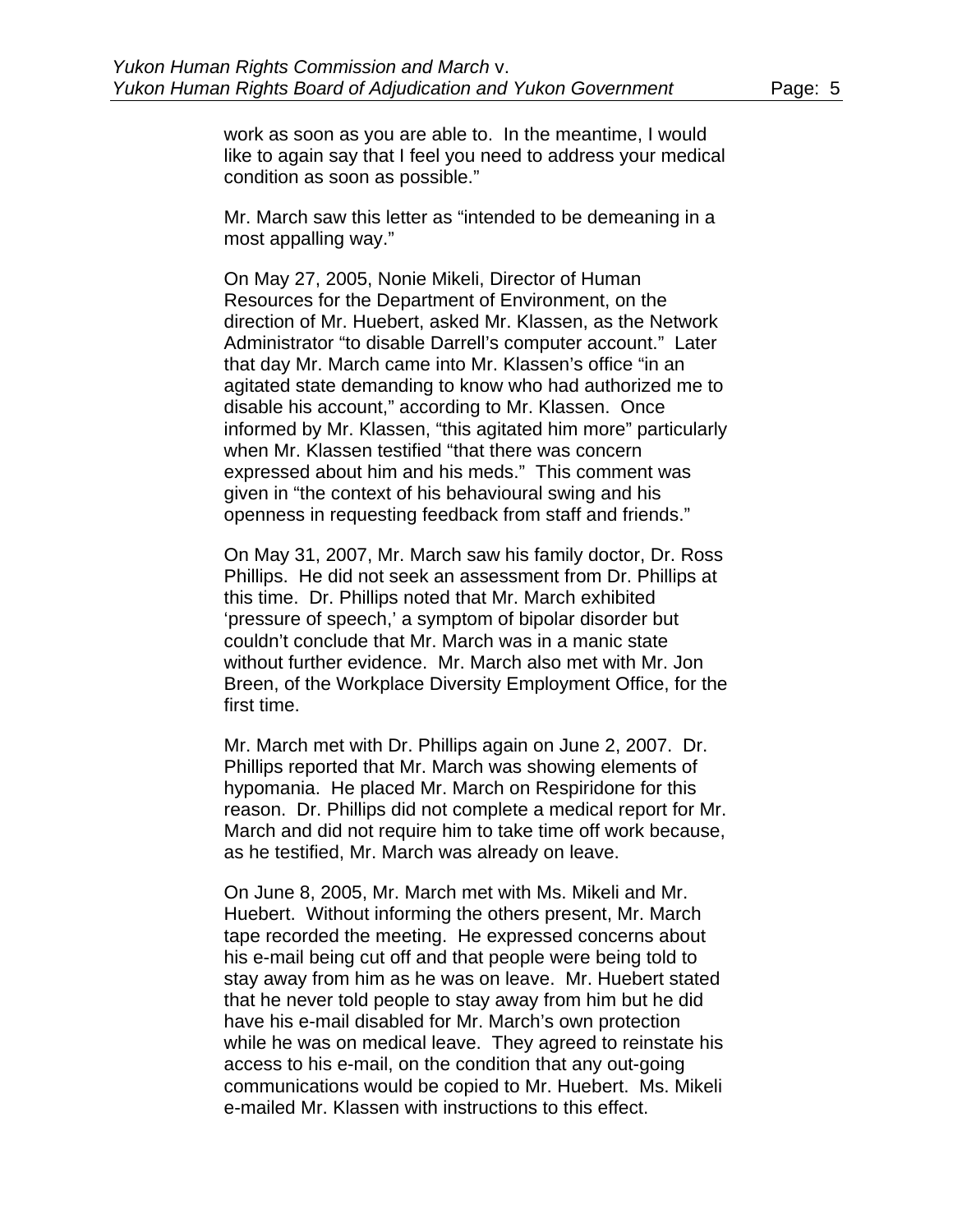Mr. March met with Mr. Huebert, Mr. Breen and Michael Hanson, a Staff Development consultant, on June 10, 2005. Mr. March proposed a special assignment (a Yukon-wide tour of all campgrounds) to be conducted during his medical leave as an accommodation to his mental disorder. During the discussions, all agreed there would be value in seeking a psychiatric assessment. In a letter to Mr. March later that day, Mr. Huebert wrote, "I believe that, due to your behaviour exhibited in the workplace over the past three weeks, I would prefer that you remain on leave until you have received an assessment from your psychiatrist."

Due to a series of unforeseeable delays, Mr. March was finally flown to Vancouver at the employer's expense to have his assessment done by his former psychiatrist, Dr. Jaime Smith. On August 10, 2005, Dr. Smith advises Mr. Breen that Mr. March is able to return to work.

In e-correspondence of August 17, 2005, with Mr. Breen, Mr. March notes that he had applied for annual leave from August 17 to September 7, 2005, and would return to work following his annual leave. He also suggests the need for a workplace accommodation; because "it may be inappropriate for me to return to a position directly or indirectly subordinate to Ed until the matter is fully resolved…I will consider temporary assignments in other departments if there is something suited to my background."

Mr. March returned to work and continued to work in various departments other than in his substantive position with the Department of Environment.

Mr. March filed his human rights complaint with the Yukon Human Rights Commission on December 8, 2005, having been unsuccessful in his attempts to informally resolve his concerns to his satisfaction.

During the hearing, the Board also heard evidence related to events subsequent to Mr. March's return to work. It was Mr. March's contention that these events were related to his human rights complaint insofar as he perceived the actions of the employer to be in retaliation to his filing of a human rights complaint.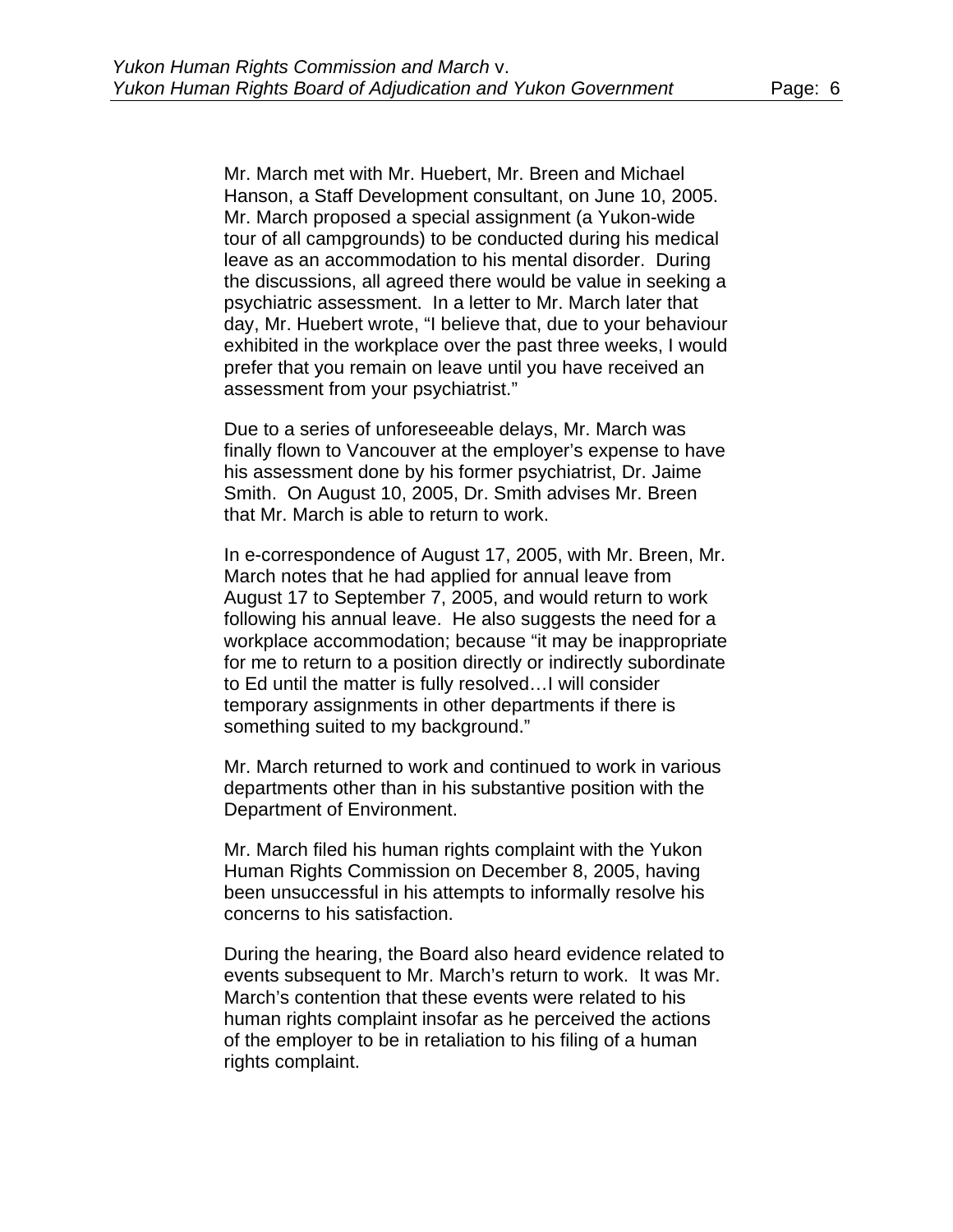### IV. The Parties' Positions

The parties disagreed as to the extent that the Complainant's bipolar disorder in a hypomanic phase affected his behaviour in the workplace and whether it required him to take mandatory sick leave and of psychiatric assessment.

The Respondent held that the Complainant had been successfully accommodated for six years, that he had openly and extensively educated the people in his work environment to his bipolar disorder, to the point of inviting others to assess his behaviour in any ongoing circumstances and to advise him of any behaviour changes. The Respondent held that the Complainant engaged in "misconduct" whereby his actions were not appropriate for someone in his position. The Respondent alleged his conduct included disruptive, rude, disrespectful and aggressive behaviour. The Respondent held that their actions were in the best interest of the employee and that the consideration of discipline as the appropriate response to the Complainant's behaviour was impossible when he was known to be in a state of hypomania. Further, in light of the fact that he had so vigorously educated his coworkers as to the warning signs characteristic of seasonal affective escalations of the bipolar disorder, the employer could not ignore the potential impact of a medical issue.

The Commission held that the Respondent must show that the only option available was the removal of the Complainant from the workplace, having considered alternatives to this action. Further, the Commission was asking the Board to focus on the discriminatory effect on employees in the absence of a policy in place to manage issues relating to accommodation for employees with mental disabilities.

From the perspective of the employer, the actions of the Complainant during May 2005 were uncharacteristically inappropriate. Under most circumstances, disciplinary action would have taken place. The Respondent argued that because they knew of the Complainant's bipolar disorder, they were required to consider whether or not the inappropriate behaviour was subject to discipline only after determining it was not arising out of his disability.

The Complainant argued that the employer should have applied disciplinary action as would have been applied to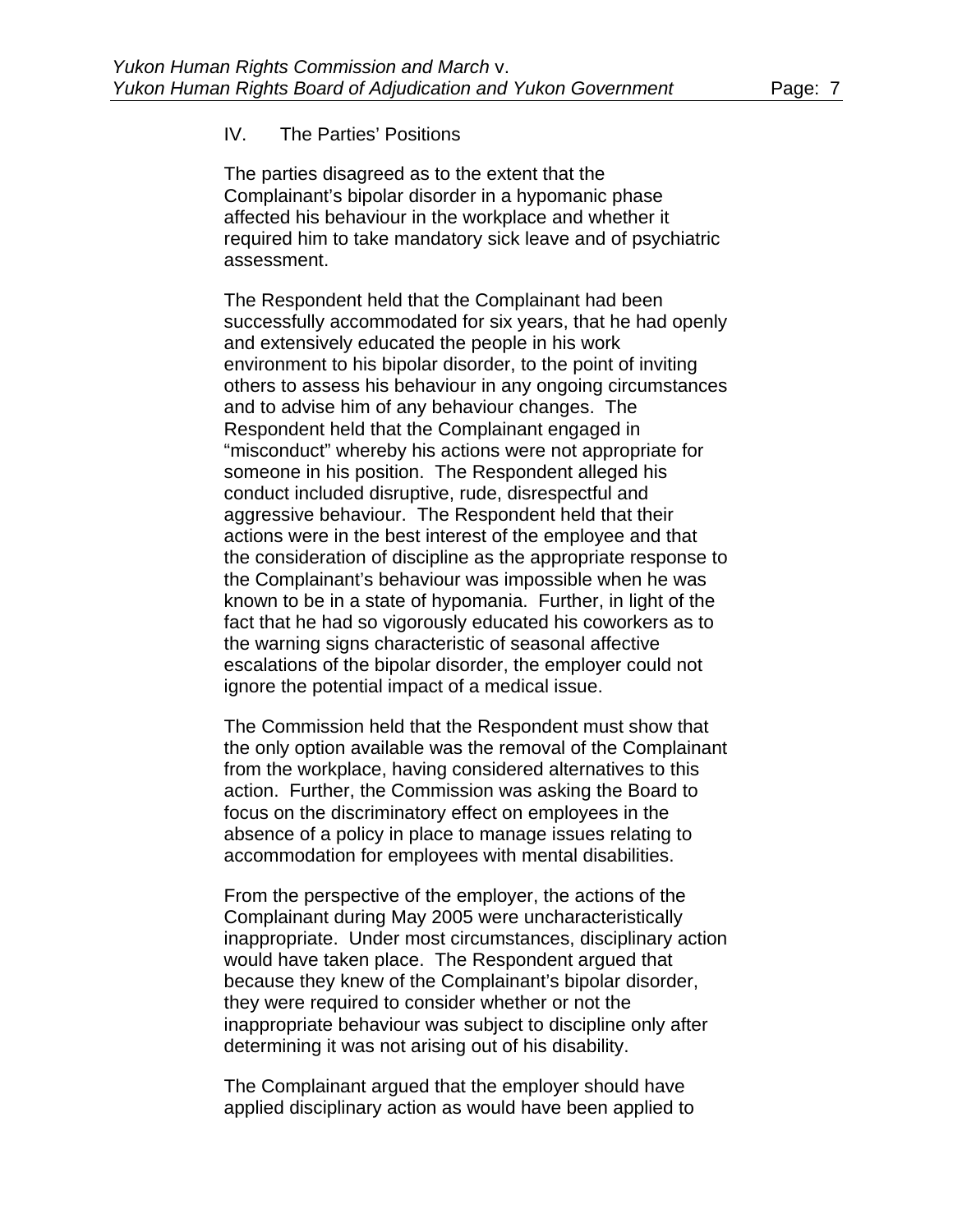any other employee, so that he had the opportunity to challenge it. Mr. March's perspective in this instance was that he was entitled to be treated as any other employee.

The Commission argued that the employer's actions arose out of a stereotypical reaction to a mental disability, rather than procedural compliance.

There was no issue during the proceedings as to whether or not Mr. March's bipolar disorder constituted a disability.

As well, there was no dispute over the duty to accommodate a person with special needs if those needs arise from a disability as envisioned in the Act.

It is discrimination under the Yukon *Human Rights Act* to treat an individual unfavourably on the grounds of physical or mental disability [section 7(h)]. Under the Act it is the employer's responsibility to accommodate a person with special needs if those needs arise from a disability (section 8); and discrimination "in connection with any aspect of employment or application for employment" is also prohibited under the Act [section 9(b)].

The issue the Board of Adjudication was asked at the outset of the hearing to decide is whether the Complainant was discriminated against on the basis of his mental disability, bipolar disorder with seasonal affect, when the Complainant's direct supervisor, Mr. Ed Huebert, acting on behalf of the employer, removed Mr. March from the workplace and placed him on mandatory sick leave on May 27, 2005, pending medical assistance. This followed an incident at the Yukon Department of Environment senior staff meeting of May 26, 2005.

This directive to Mr. March was amended by Mr. Huebert on June 10, 2005, 14 days later, to "I would prefer that you remain on leave until you have received an assessment from your psychiatrist." The Complainant initially contended that it was at this point that the discrimination was alleged to have taken place.

Arising from the opening statements, the Commission brought a Motion to Amend the Date of Contravention in the Complaint Text to be read as "ongoing." The Complainant believed that the Respondent not only discriminated against him, but that there was ongoing retaliation. The Board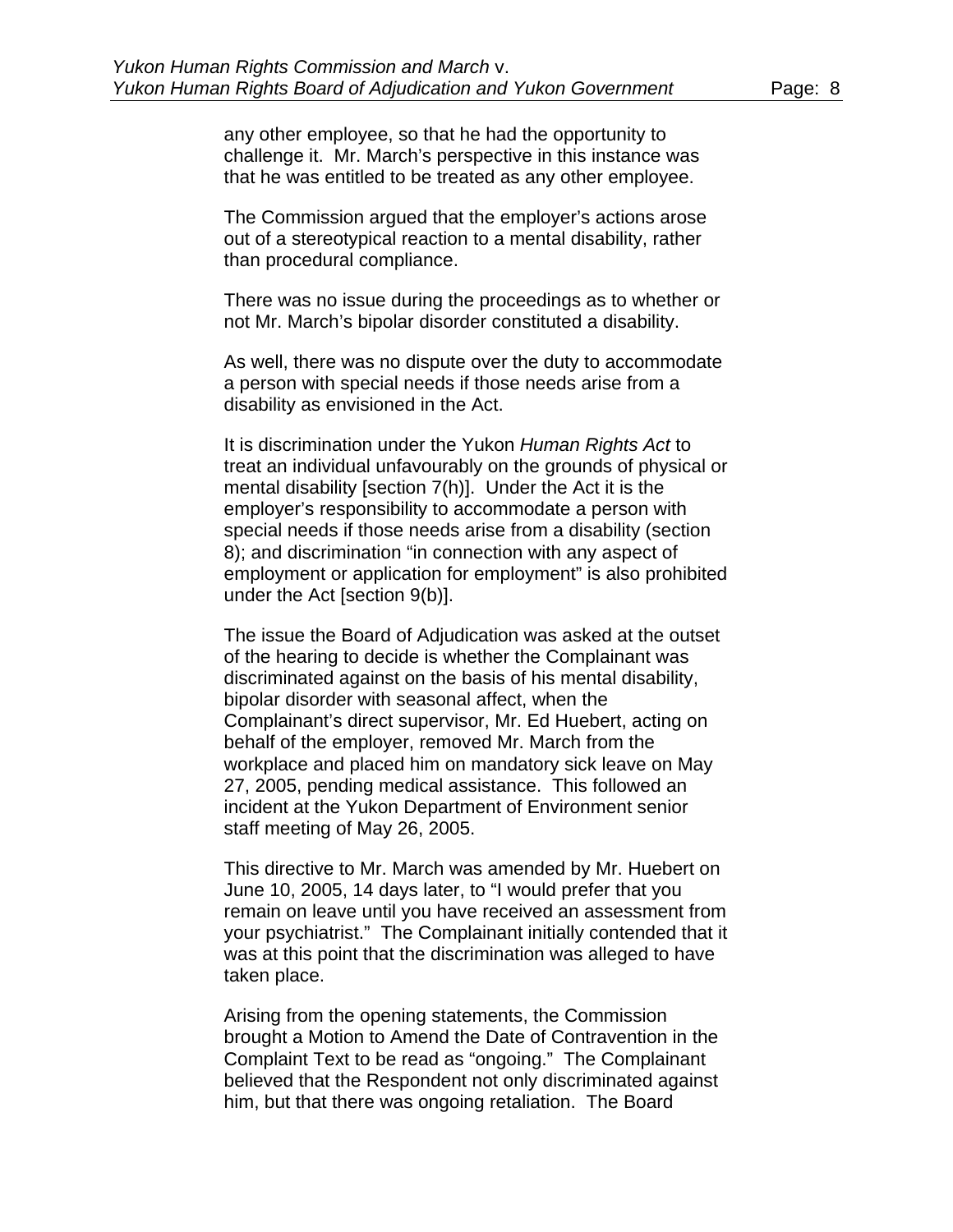granted the Motion to amend, recognizing the scope of the complaint to which the Respondent wished to hold the matter - the specific events of the single day of June 10, 2005, was not reasonable. The Board reserved the right to hear evidence and make the determination as to what would be relevant to the complaint and what would be held outside the scope of "ongoing."

- [5] In the Reasons at Part B) at pages 10 and 11, the following is found:
	- B) Are the actions of the employer discrimination? Those actions are identified in this case as the mandatory leave, the Complainant's isolation from the workplace and the requirement for psychiatric assessment.

There was testimony that Mr. Huebert was responding to concerns about the performance and behaviour of Mr. March as raised by others, both coworkers and contacts involved in some of his projects outside of the government. Some of those contacts were related to politically sensitive negotiations. Some evidence was presented that even when directed to stop, Mr. March continued to pursue his activities. He continued to pursue his agenda; after having been placed on leave, he continued to contact coworkers and project contacts outside of work; he attempted to use his email account on the weekend. Mr. March contacted at least one co-worker by cell phone and directed that they report to him downstairs in the parking lot as he was not allowed in the building.

Mr. March did not provide medical substantiation from his doctor to allow his employer to accept he had sought medical attention as required in the key letter of May 27, 2005.

Although Mr. March had been seen a number of times by his physician between May 27 and June 10, there was no evidence that Mr. March had requested a medical note, or personally reported to his employer that he had complied in seeking medical attention. Further, no reasons were provided to the Board as to why these medical appointments were not reported.

There was no evidence that Mr. March addressed his bipolar hypomanic phase with his physician when the employer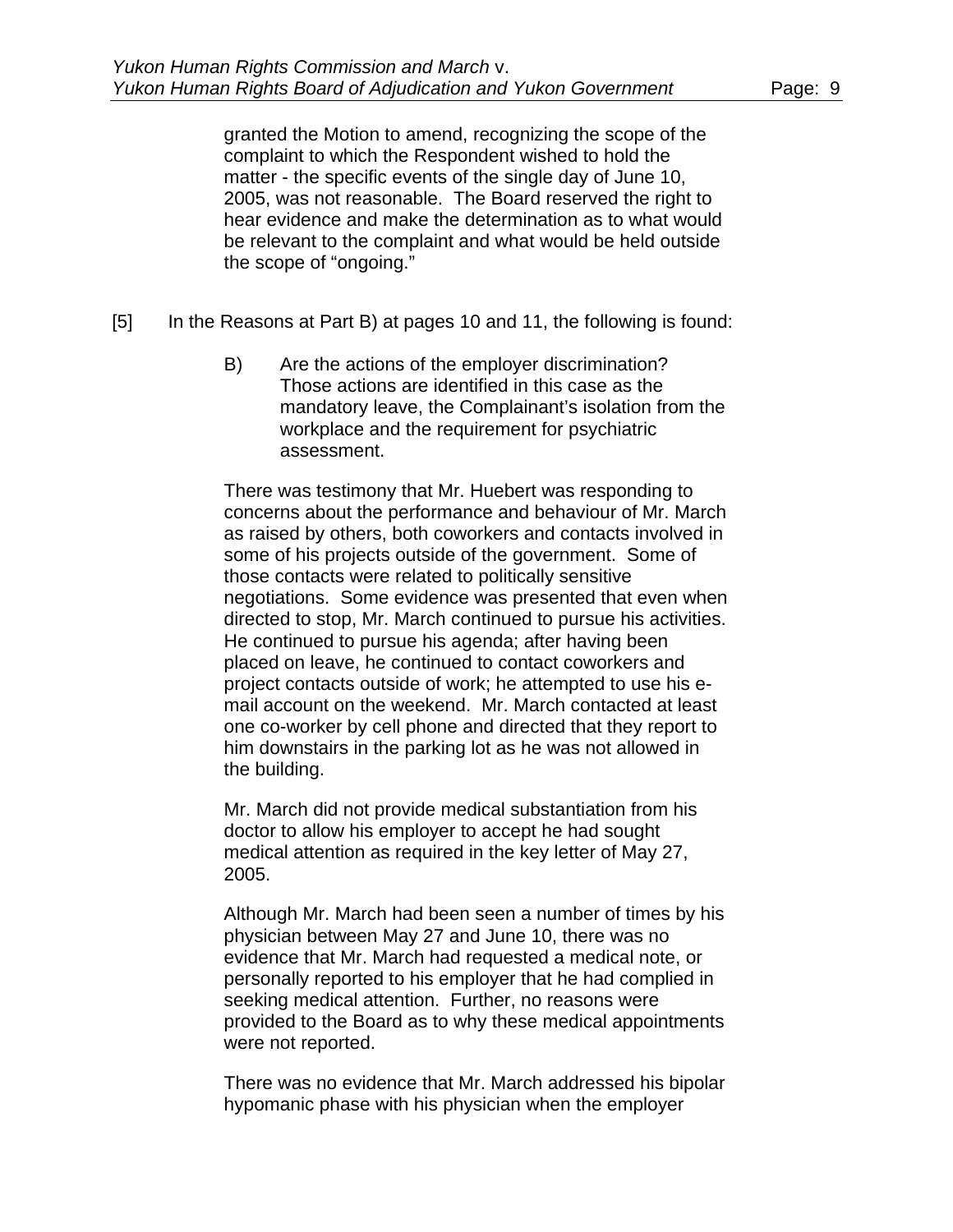modified the requirement for return to work to psychiatric assessment. The question arising is, if Mr. March's primary intent was to return to work, why did he not provide a note from his physician with whom he had several appointments between the May 27 letter and the June 10 letter? His failure to meet the initial request of the employer is, in the opinion of the Board, a failure to mitigate his situation.

The Board received evidence that Mr. March suffered no financial loss during the time of his leave. Arguments were made that the leave was not properly allocated between 'medical' versus 'annual' leave.

The employer, Government of Yukon, continues to accommodate Mr. March with temporary assignments in departments other than his substantive position in the Department of Environment.

- [6] Also at page 11 in Part C is the following:
	- C. Has the Respondent taken reasonable steps to accommodate the Complainant at all times to the point of undue hardship?

It should be noted that the Yukon *Human Rights Act* specifies that the duty to provide for special needs is limited to needs which "arise from physical disability". The Board does not believe that an employer's responsibility for accommodation is limited to physical disability. Certainly, case law would hold that accommodation is required for all disabilities.

Undue hardship in the Yukon *Human Rights Act* can be determined by balancing the advantages and disadvantages of the provisions by reference to factors such as safety, disruption to the public, effect on contractual obligations, financial cost and business efficiency.

If Mr. March with his recognized bipolar disorder condition had been subject to disciplinary actions because of the events of May 26, 2005, there might have been a *prima facie* case for failure to accommodate on the basis of mental disability. However, he was not disciplined. His employer initially put him on sick leave pending 'medical assistance'.

The evidence was that in the absence of a medical report,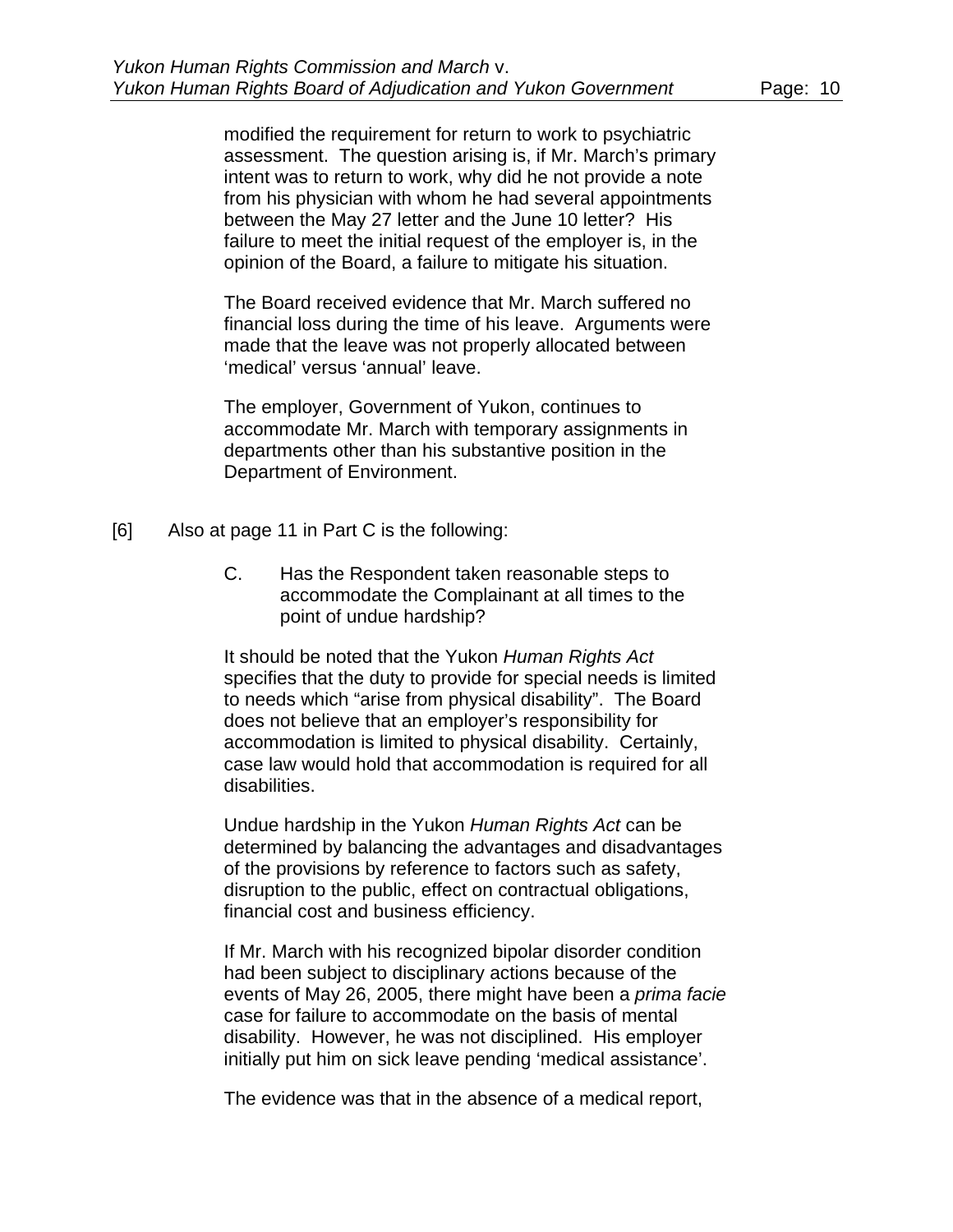and because of the Complainant's refusal to stay away from work and work duties, the employer amended the directive to the employee to require a psychiatric assessment prior to returning to work. While Mr. March was treated "differently," the evidence is that the employer determined that medical issues required such differential treatment.

- [7] At pages 12 and 13 in Part D., the following is also found:
	- D. Did the absence of a Policy regarding employees with mental disability adversely affect the Complainant?

Mr. Hanson noted that Sun Life administers the long-term disability plan for the Government of Yukon. While he sees a consistent corporate approach toward accommodation of employees with physical disabilities, there are no specific, set guidelines, policies or procedures in place for employees with mental disabilities.

The General Administration Manual of the Government of Yukon notes in the section 'Accommodating Employees with Disabilities' that "the Public Service Commission will conduct a review of this policy and accompanying procedures by March 2007. The review will evaluate the effectiveness of the policy in meeting employee and department needs with respect to the duty to accommodate employees with disabilities."

The Board was presented no evidence that such a review has been started or concluded, or any anticipated outcomes.

[8] Parenthetically, I should add that at this appeal hearing I was informed that the

Yukon Government has now prepared a draft protocol on policy and procedure soon to

be issued.

[9] The Board then concludes:

In any event, can it be said unequivocally that if the employer had appropriate policy in place to manage employees with mental disabilities, this case would not have occurred?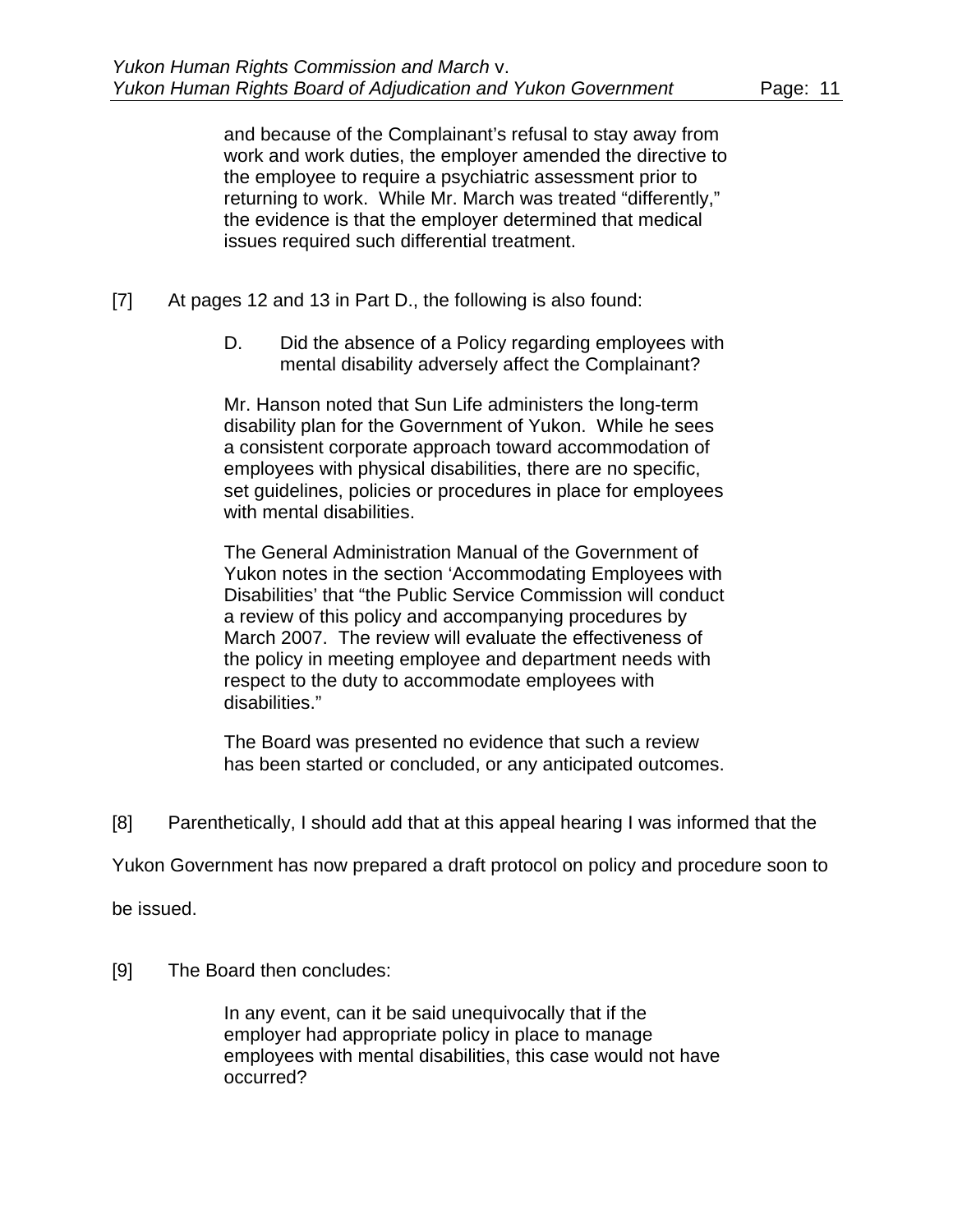#### [10] Finally, at Part VIII. of the Reasons at pages 13 and 14, the following reads:

VIII. The Yukon Human Rights Board of Adjudication's conclusion regarding the Complaint.

The Yukon Human Rights Board of Adjudication finds no evidence of discrimination in this case. The evidence shows that Mr. March was accommodated to the point of undue hardship and his employer continues to provide accommodations.

The Board confirms that in any case where a medical issue may or could be responsible for an employment issue, the employer must confirm that the employee's health and safety is addressed. To do so is clearly is in the best interest of that employee as well as the safety and productivity of coworkers in the workplace. It is clear that an employer's inattentiveness could lead to greater harm and substantially increase the vulnerability of the employee(s) and liability of the employer.

It appears from the evidence that the proactive efforts of the employer were undermined by the lack of a consistent policy for dealing with the Complainant's suffering from a mental disability but not to the extent of impairing the employee's rights.

There was no retaliatory activity on the part of the employer following the Complainant's return to the workplace. The Board determined that the scope of the complaint was to the point of the e-correspondence of the psychiatrist indicating Mr. March was able to return to work without reservation. Evidentiary links between the Complaint and the events between the employer and the Complainant after his return to work were not proven.

Mr. March suffered no direct financial loss as a result of the actions flowing from the May 26, 2005, incident. The evidence was that he continued to receive his pay at the scale of his acting position until the ADM returned early from her leave of absence.

The allegations that Mr. March was isolated from his workplace cannot be verified by the evidence insofar as the medical testimony of Dr. Phillips is that Mr. March was away from work extensively, and that time away from work was, in actuality, the primary treatment plan for managing Mr.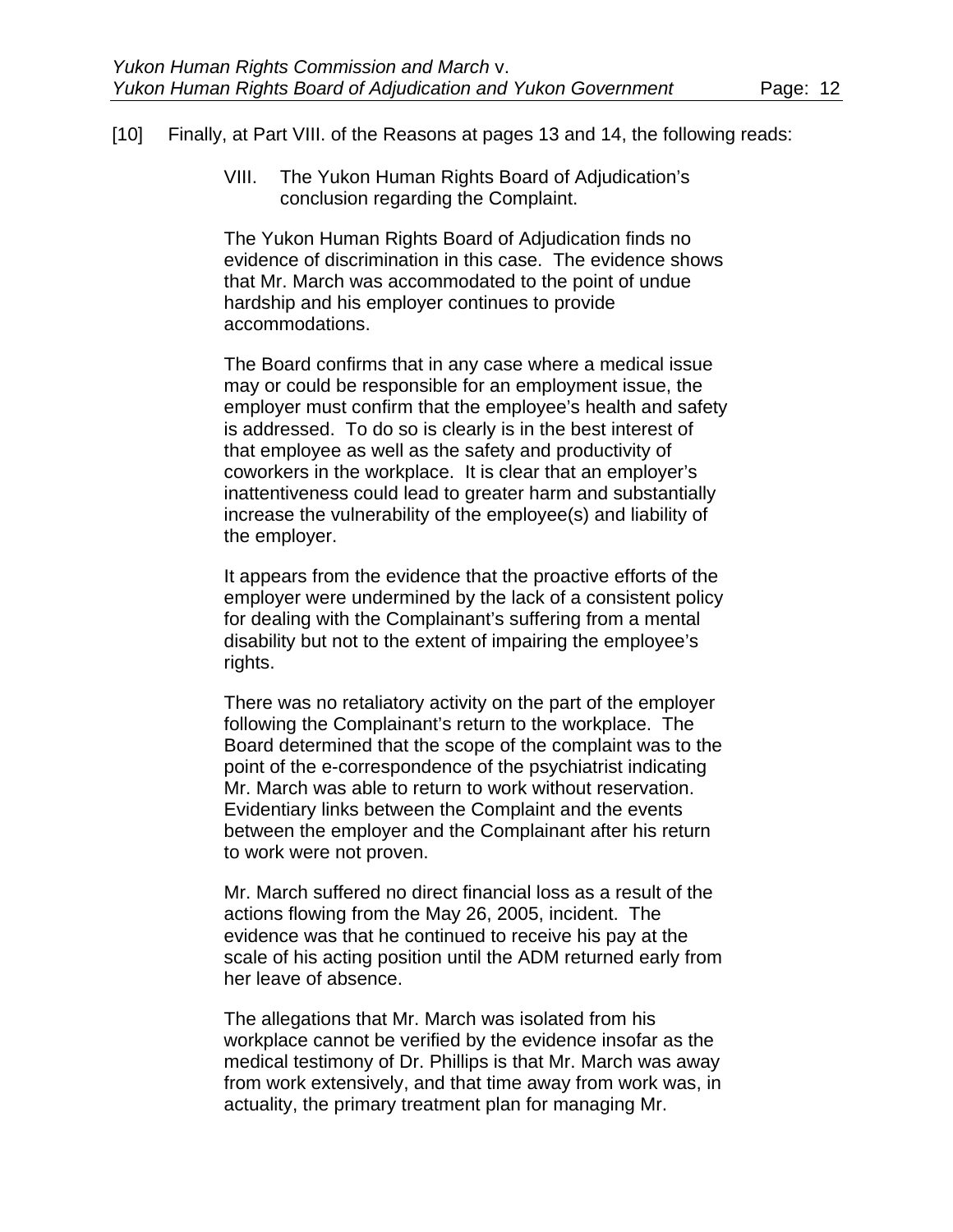March's mental disability and stressors. Further, the accommodations required by Mr. March were of the nature that he was isolated from his coworkers by flex hours, weekend working hours and working from home.

### [11] Finally, the Board stated this:

The Board acknowledges the tenacity of Mr. March in bringing his concerns about the lack of consistent policy in managing employees with mental health issues into the human rights forum. He should be proud of his efforts and accomplishments that instilled such respect of his employer and general departmental awareness of bipolar disorder and its employment implications, along with the need to appropriately accommodate on the basis of a mental disability versus jumping to discipline.

As Mr. March himself advised the Board, his goal was to bring the issue to light and make things better for all government employees. The heightened awareness within the Government of Yukon of the needs of employees with mental disabilities resulting from this case should serve as validation of his efforts.

## **The Law and Analysis**

[12] The legal framework for assessing claims of discrimination is well

established.

- 1. When discrimination is alleged, the complainant must first establish a *prima facie* case of discrimination. A *prima facie* case is made out when the complainant presents evidence that covers the allegations made and which, if believed, is complete and sufficient for a decision in favour of the complainant in the absence of an answer from the respondent.
- 2. Once a *prima facie* case is established, the onus then shifts to the respondent to provide a satisfactory explanation that demonstrates either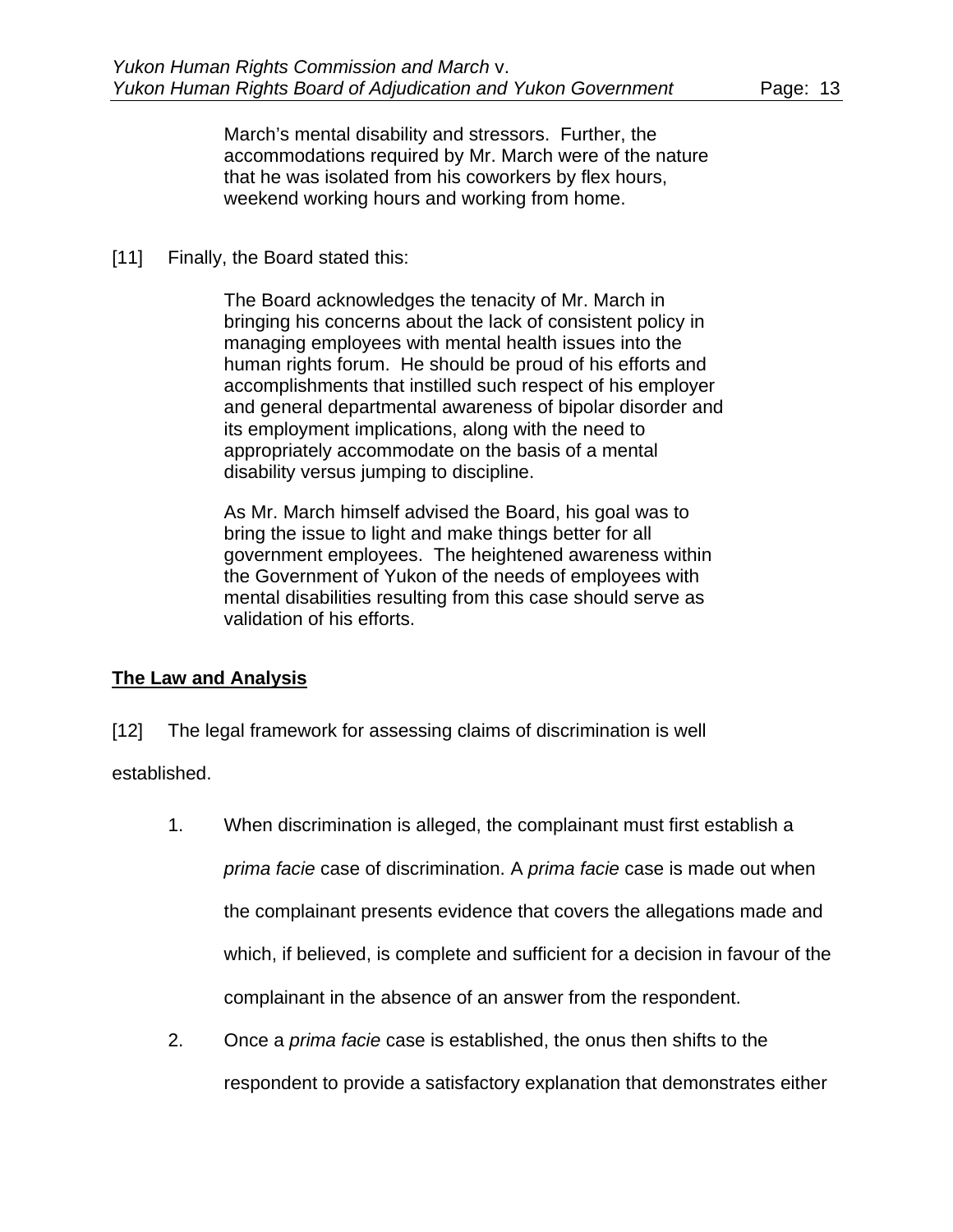that the conduct did not occur as alleged or was non-discriminatory. If a reasonable explanation is provided by the respondent, it is up to the complainant to demonstrate that the explanation is merely a pretext for discrimination.

- 3. Conduct may be found to be non-discriminatory if the employer establishes that it is based on a *bona fide* occupational requirement. A *bona fide* occupational requirement is a rule or practice established in the honest belief that it is necessary to accomplish a valid workplace goal. A requirement will qualify as a *bona fide* occupational requirement only if the employer establishes that accommodation of the individual needs would impose undue hardship considering health, safety and cost.
- 4. In determining whether a *bona fide* occupational requirement has been established, the principle is set out by the Supreme Court of Canada in *British Columbia (Public Service Employee Relations Commission)* v. *British Columbia Government and Service Employees' Union (B.C.G.S.E.U.),* [1999] 3 S.C.R. 3, commonly known as *Meiorin*. These principles are found at para. 54, and I quote:

Having considered the various alternatives, I propose the following three-step test for determining whether a prima facie discriminatory standard is a BFOR. An employer may justify the impugned standard by establishing on the balance of probabilities:

- (1) that the employer adopted the standard for a purpose rationally connected to the performance of the job;
- (2) that the employer adopted the particular standard in an honest and good faith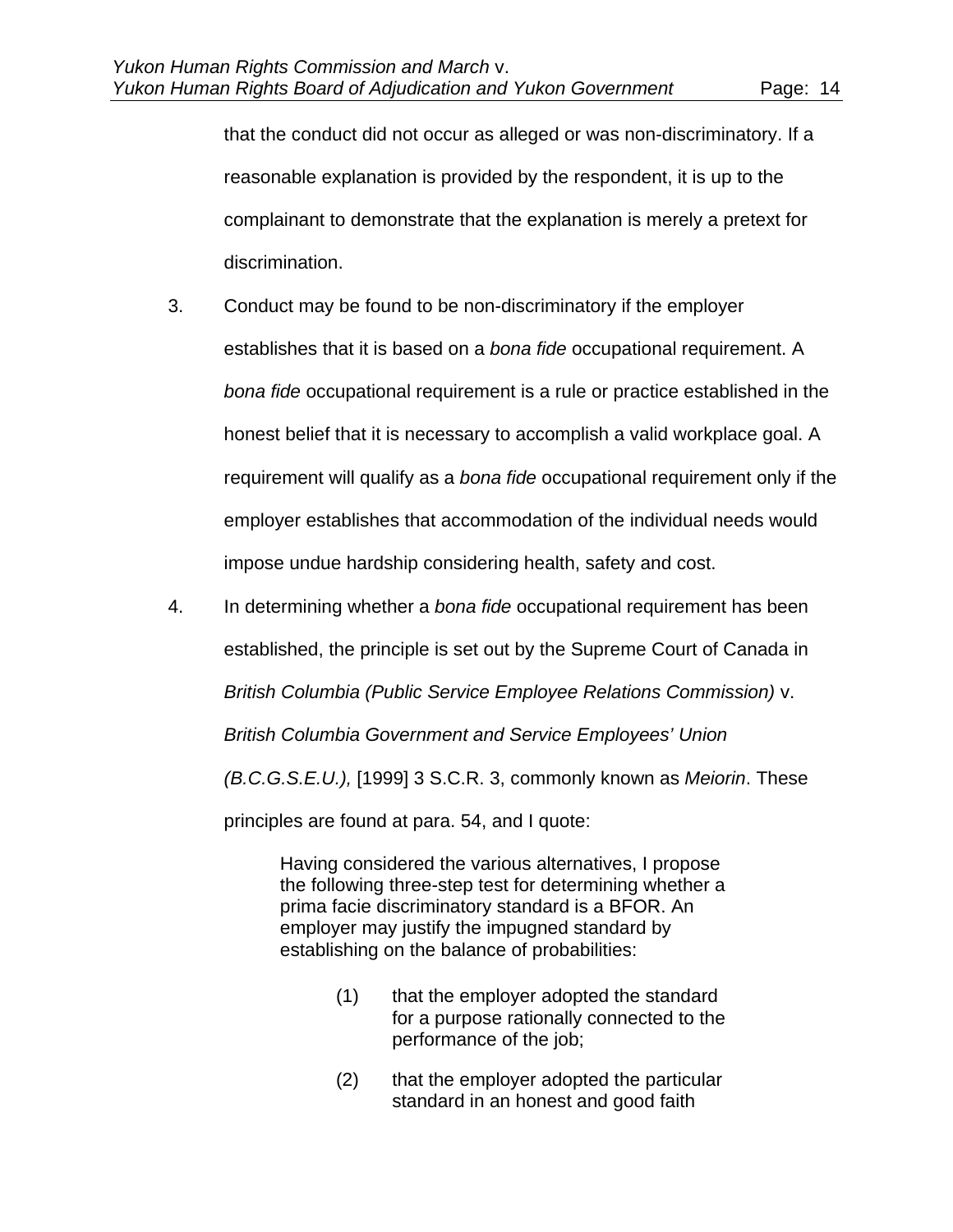belief that it was necessary to the fulfilment of that legitimate work-related purpose; and

(3) that the standard is reasonably necessary to the accomplishment of that legitimate work-related purpose. To show that the standard is reasonably necessary, it must be demonstrated that it is impossible to accommodate individual employees sharing the characteristics of the claimant without imposing undue hardship upon the employer.

[13] The main thrust of this appeal advanced by the Commission is that the Board did not expressly address at the outset of the Reasons the legal requirement under the *Human Rights Act* that once a person with mental disabilities, bipolar disorder, is initially imposed with unfavourable treatment by his employer, mandatory leave and an isolation from the workplace, there is a *prima facie* or presumptive workplace discrimination which must be accommodated by his employer to a point short of undue hardship.

[14] It was submitted that the Board instead placed undue emphasis on accommodation attempts by the employer and thus shifted the ultimate onus of proving discrimination in terms of adverse treatment on the complainant, even though he has the initial benefit of a legal cloaking of presumed discrimination.

[15] The respondent's position is that the Board was alive to the complainant's legal presumptive position as an implicit given, but conflated its analysis to the main issue, whether the employer took reasonable and sufficient steps in these circumstances to accommodate the employee.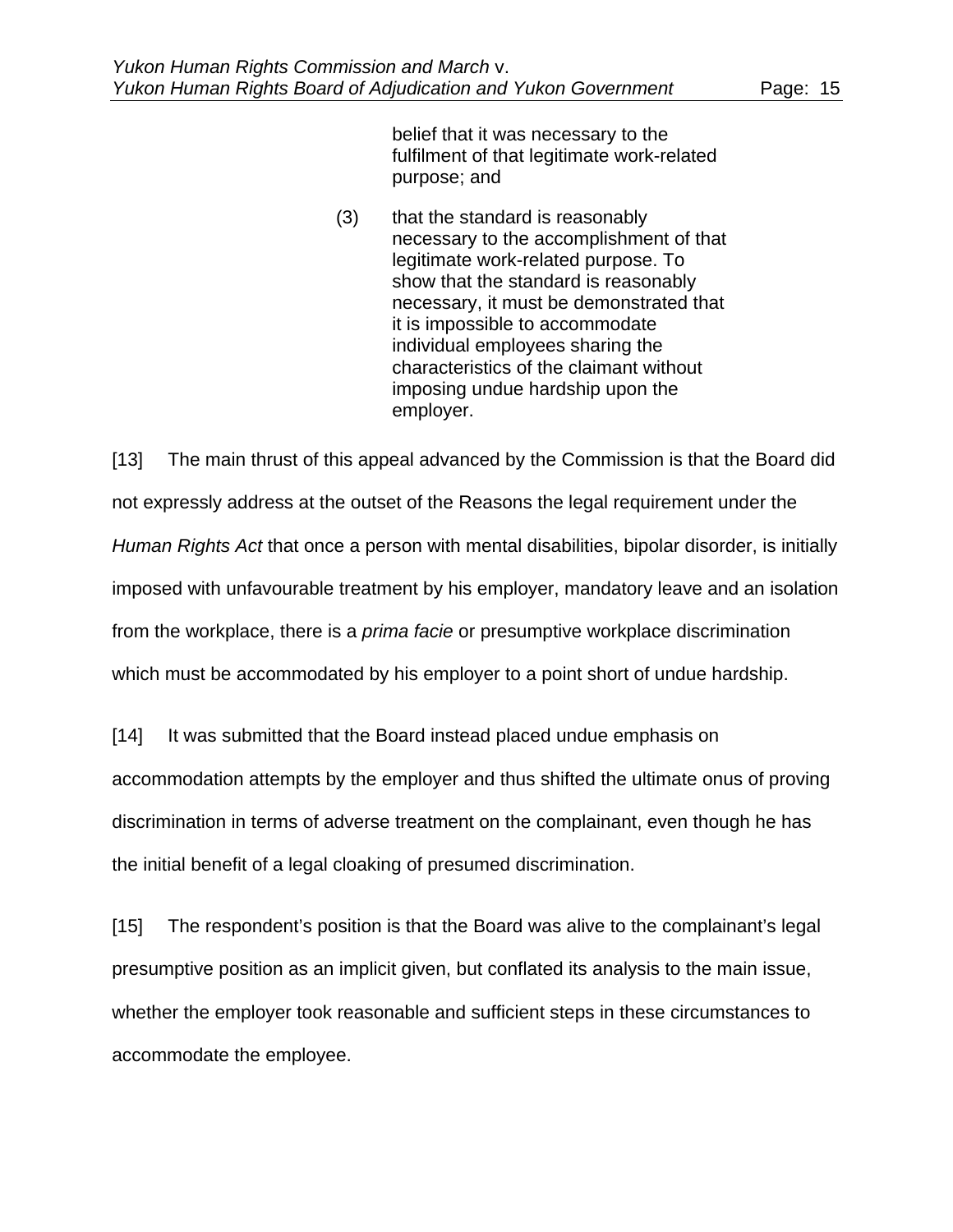[16] The respondent submitted that the Board of Adjudication reasoned through the case as follows:

- 1. Employers are entitled to set standards of conduct. March's conduct was public and escalating and March denied that it was inappropriate.
- 2. March's misconduct could not be ignored but also it could not be disciplined since the Government was aware of a possible medical cause of the misconduct. March was therefore placed on paid leave as an alternative that addressed the employer's concern and protected March.
- 3. The Government was aware of March's bipolar condition and knowledgeable about the condition. It had successfully accommodated March for six years and has continued to do so since the events in question. The Government was not motivated by stereotyping but by a genuine effort to determine if the bipolar condition was implicated in the misconduct.
- 4. The Government was initially prepared to accept minimal assurances from March's family physician. March offered no explanation for his failure to request a note from his family physician at the appointments on May 31st and June 2nd. The request for a psychiatric assessment followed March's failure to comply with and possibly ongoing defiance of his employer's directions.

[17] It was further submitted that throughout the events March refused to acknowledge that there was anything wrong about his conduct and he insisted that his bipolar condition played no role in it and that he required no accommodation. The Board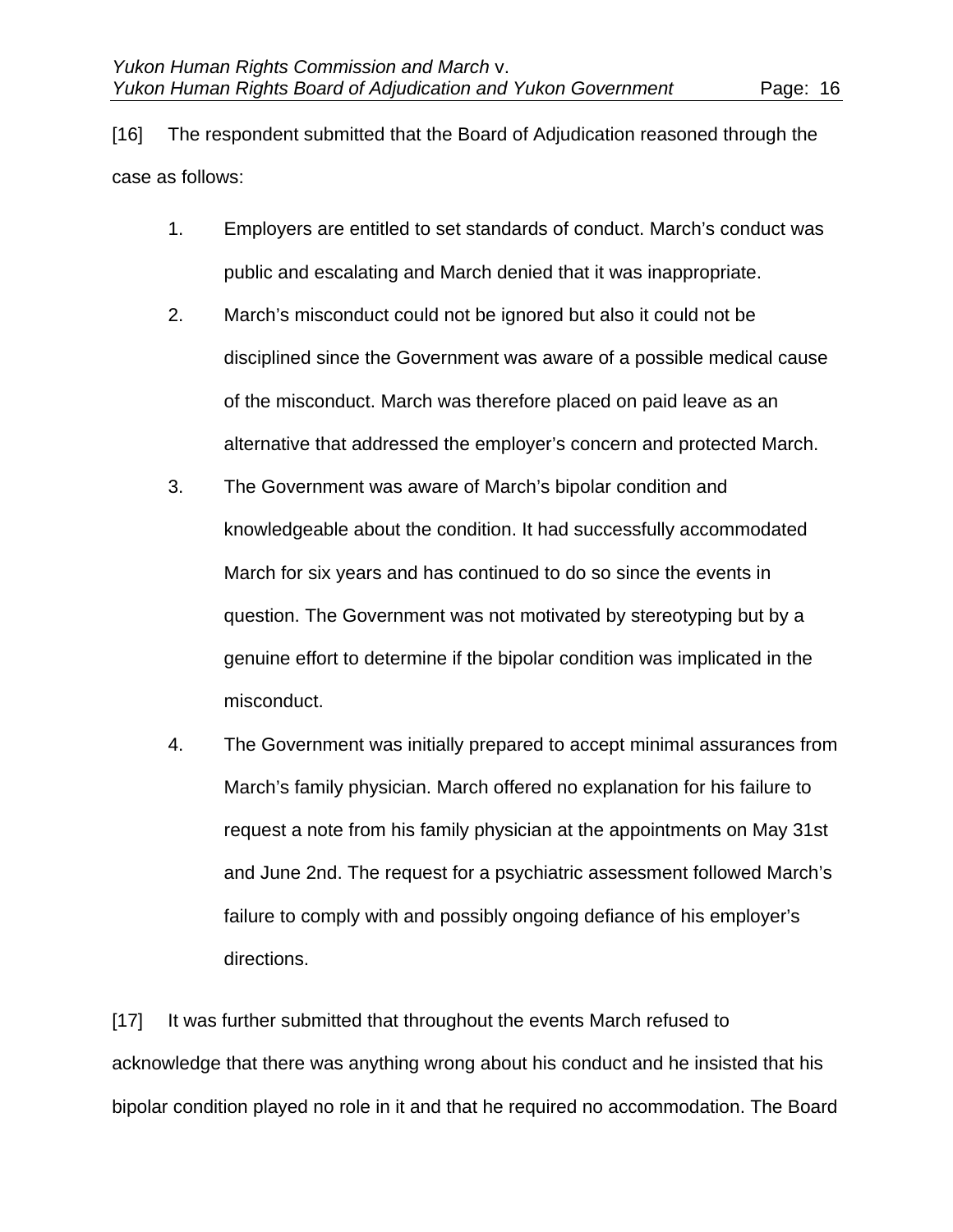correctly recognized that the Government was cautiously and sensitively working through a very difficult employment situation.

[18] It must be remembered that the essence of discrimination is arbitrary, negative treatment. The fact that March has characteristics of a protected group did not, in and of itself, preclude the Government from addressing workplace misconduct.

[19] Discrimination arises only where there is a causal connection between the protected characteristics and the actual arbitrary, negative treatment. The Government was under a positive duty to seek out medical information and was entitled to request a medical assessment before March returned to work.

[20] If one views the Board's ultimate conclusion and result as one of employer accommodation neutralizing the initial presumptive discrimination but expressly stating, in this case, that the complainant has ultimately failed to establish discrimination amounts to the same.

[21] Accordingly, I conclude that the Board's analysis is not one of egregious nondirection amounting to fatal misdirection of law. The error in this case was therefore inconsequential and would not have any effect on the outcome of the hearing so as to justify setting aside the Board's decision.

[22] With respect to Mr. March's desire to be re-credited with his loss of medical leave time ordered to be utilized by the Deputy Minister, Mr. Huebert, between May 27th and August 15th, 2005, as the medical expert's opinions as to whether hypomania was definitively implicated in Mr. March's acting out behaviour at the May 26, 2005 meeting